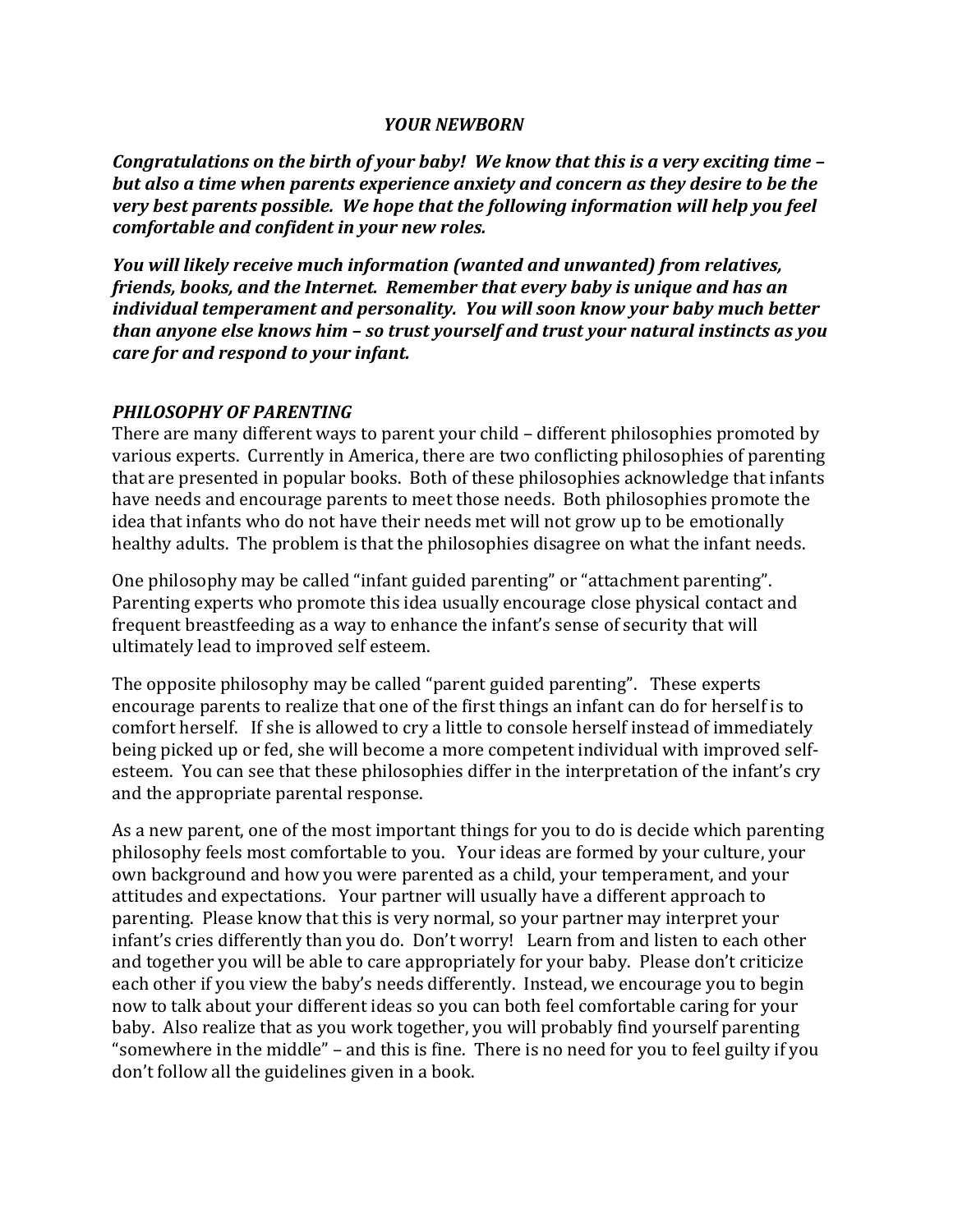## *BEHAVIOR*

Many babies grunt and groan before they have a bowel movement or before they pass gas. They may also draw their legs up tightly, turn bright red in the face, and cry. The babies act as if they are in pain. We do not know why babies behave this way, but we know this is normal for most babies. Some parents think this means the baby has gas or a problem with his intestinal tract. It is more likely that this is just normal behavior for your baby. Babies often respond to gentle pressure on their abdomens or gentle massaging. You may also find "bicycling" your infant's legs helps with the distress. There are several nonprescription medicines that parents often use, but we encourage you to check with your doctor before using any herbal teas or over the counter medications. New research shows that probiotics taken by the breast feeding mother may also help with these behaviors.

### *SLEEPING*

Newborn babies sleep a lot. Babies are very noisy when they are sleeping. They may make sounds and move around when they sleep. They also breathe very irregularly when asleep and can sound congested. This is normal because babies must breathe through their noses until they are 4 months old.

Where should your baby sleep? Parents often differ on their ideas of where the baby should sleep. Some people feel strongly that babies should always be close to their parents. Others believe that babies should sleep in a separate crib. Wherever your baby sleeps, please make sure that your baby is safe.

ALWAYS place your infant on her back to sleep.

The American Academy of Pediatrics recommends that your infant sleep in a crib in your bedroom.

If you choose to have your infant sleep in a crib or bassinet:

The mattress should fit very tightly next to the sides

The crib should not have decorations or toys that could strangle or trap the baby There is no need to use crib bumper pads – these could trap the baby

The crib should meet current recommendations. Make sure you evaluate the crib carefully if you are using a previously used crib. You should consider buying a new mattress for the crib.

If you choose to have your infant sleep with you:

Do not sleep on a water mattress

Do not use heavy blankets

Take all side rails and head boards off the bed so the baby will not become trapped Move your bed away from the wall to avoid trapping your infant between the mattress and wall.

Do not allow older children to sleep with the infant

Never sleep with your baby if you or your partner smokes, uses drugs, or alcohol Never sleep with your baby on a couch or chair with soft pillows. You may fall asleep and suffocate your infant in the cushions or pillows.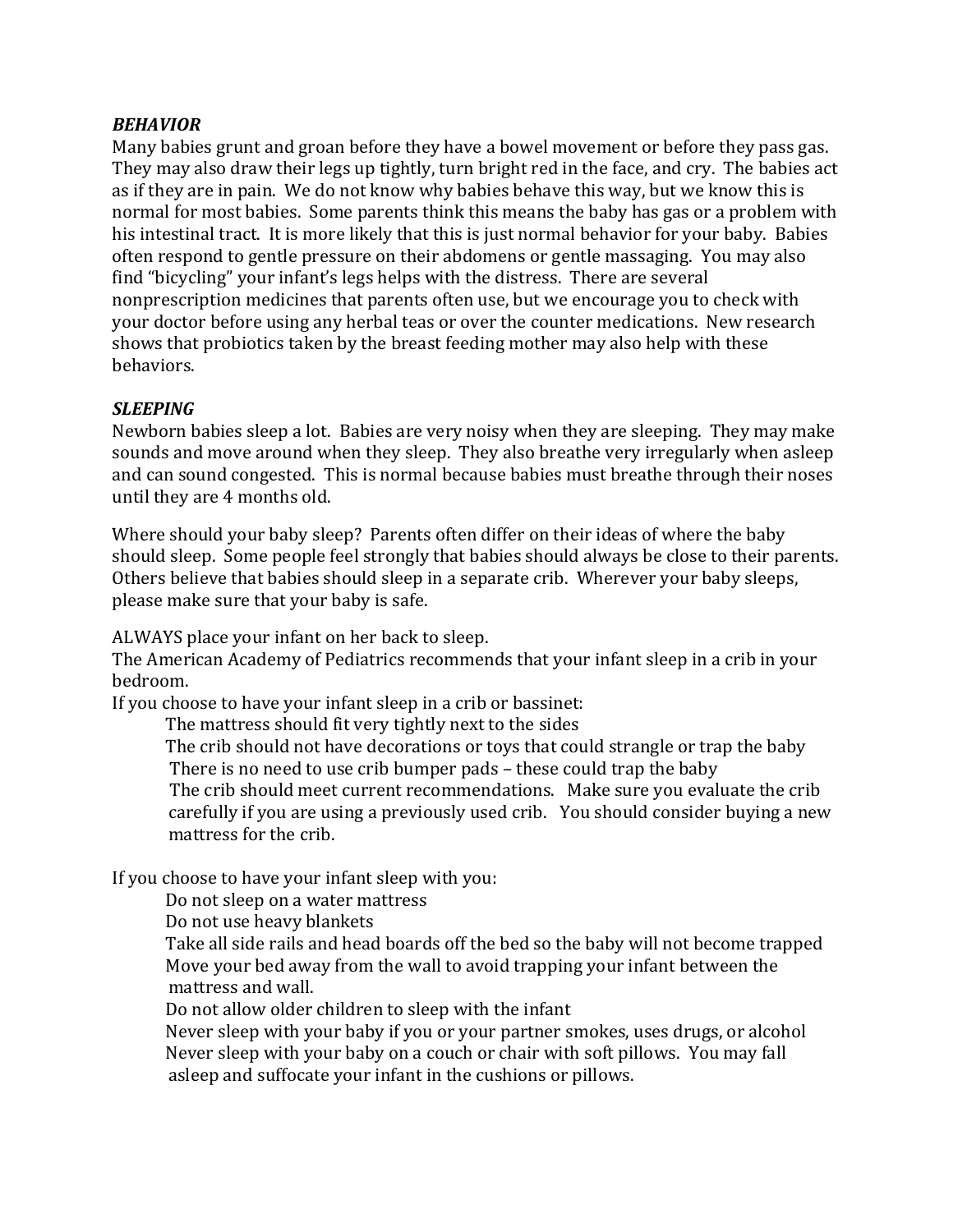Infants often have their days and nights mixed up. You can help your baby to sleep a little longer at night by making night time a boring time to wake up. Don't talk to your baby or sing to her when she wakens at night. Try to keep the room dark and quiet at night. You may want to use a nightlight instead of turning on bright lights.

Young infants usually fall asleep after feeding, but sometimes parents do things at night like changing diapers and burping – that actually wake up the baby. Then it is difficult for the baby to go back to sleep. So you may want to skip one diaper change in the middle of the night to avoid waking your baby. You can use extra diaper ointment to protect your baby's skin.

Parents often think they should keep their newborn babies awake during the daytime to help them sleep better at night. Actually babies who sleep better in the day time are learning how to lengthen the intervals between feedings – and, so, they sleep better at night. "Sleep begets sleep" is the phrase some people use to remind parents that babies need to be sleeping – day and night.

You may have noticed that newborn babies sleep better when they are being held. Do not be afraid to let someone hold your baby so both of you can sleep better and longer. Parents often hear that they will be "spoiling their baby" if they allow the baby to be held for long periods of time. They also hear that they will be teaching their baby bad sleep "habits" so the baby will only sleep when being held. Although "experts" differ on how to help infants sleep, infants need to be in close contact with adults at this time of life. Instead of learning bad sleep habits, it is more likely that your baby will be learning she can stretch out her sleep without needing to wake for a feeding. Holding a sleeping baby is a great "job" for grandparents and other relatives – and then parents can sleep better, too.

### *FEEDING*

Babies normally spit up a few teaspoons of milk after every feeding. They can sometimes throw up what appears to be their entire feeding. If your baby throws up just once a day, you probably do not need to be concerned. If he throws up more than once a day, please call vour doctor.

Babies often swallow air while feeding, so burping them is helpful. But if your baby does not burp for several minutes, you don't need to keep trying. (Breast fed babies often need less burping than formula fed infants.)

Babies also hiccup frequently. You might have noticed that your baby hiccupped before she was born. Sometimes feeding your baby will stop the hiccups. But if this does not help, you do not need to worry. Fortunately, babies do not seem to be bothered by hiccups and they can often eat and sleep even while they have hiccups. So there is no need for treatment.

Babies have frequent bowel movements, usually after every feeding. Breast fed infants have watery yellow stools that look like mustard paste or scrambled eggs. This is normal and is not diarrhea. Occasionally infants will have greenish colored stools and this is usually normal. If you see blood in your infant's bowel movement, please call your doctor.